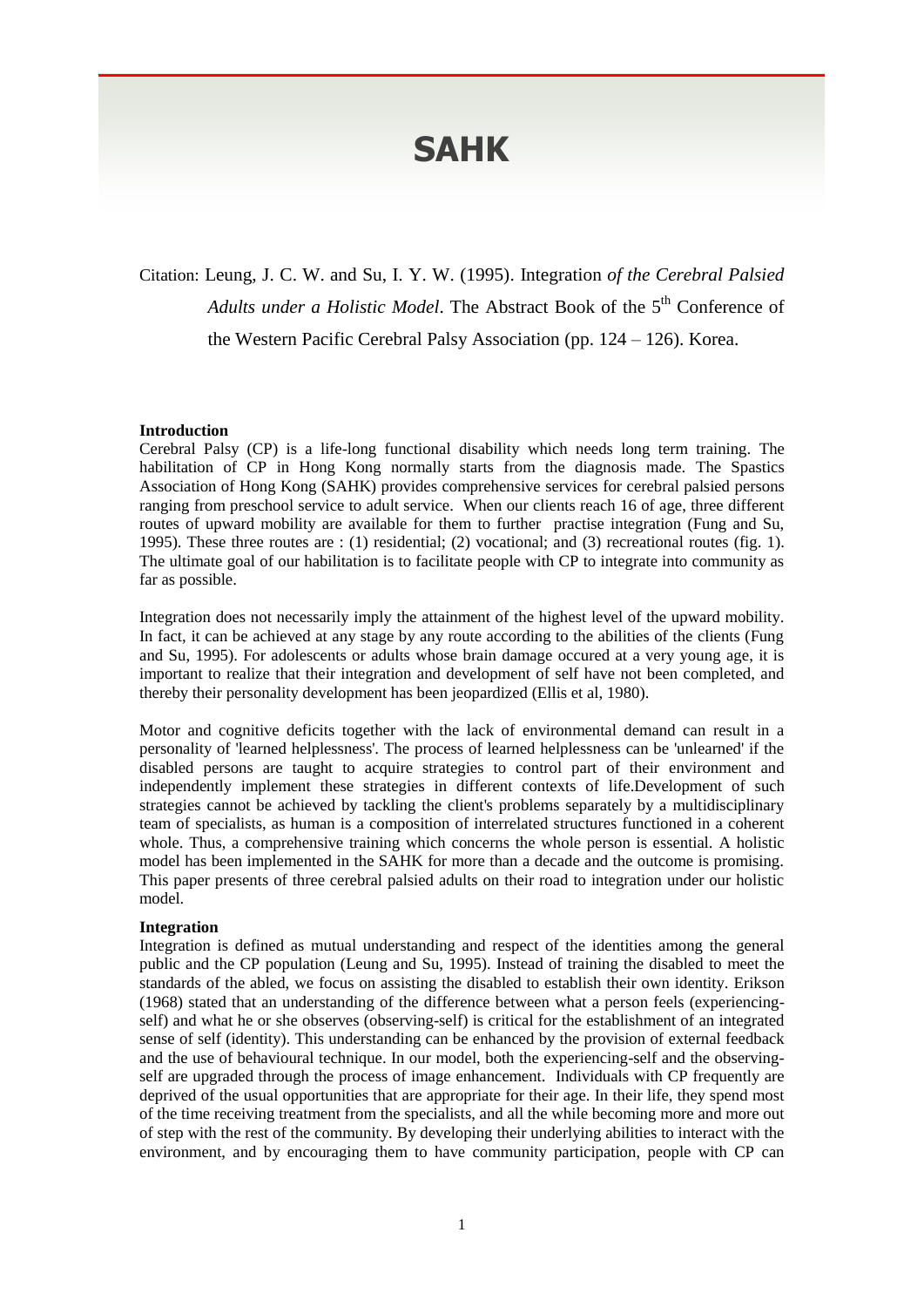gradually build up their confidence, self-esteem and sense of belongings to the society. Their self and public image are thus being enhanced.

Gianutsos and Grynbaum (1983) suggested that by slightly altering the physical environment, the functional capacity of the brain damaged people can be increased. The use of specially designed physical settings and equipment should be regarded as part of the identity of the disabled. Thus, integration requires the provision of sufficient community facilities suitable for the disabled.

Finally, integration involves two parties. It cannot be realized without the active participation of the general public.

## **Holistic Model**

It has been mentioned earlier that by tackling the problems of a cerebral palsied client separately cannot assist the development of the problem-solving strategies and the establishment of identity which are fundamental for integration. The most critical concept of our philosophy is to view a person with CP as a 'whole' person in which altering in one component will have effect on the others. Thus a consistent attitude and holistic approach to training programs by all members of staff is warranted. In this holistic model, each therapeutic activity must consists of all the components underlying a functional problem. In such model, flexibility among specialists is needed so as to step out of one's professional role and to put the need of the client first.

#### **Learning to be independent**

Mr. C is a wheelchair bound spastic ataxia with mild grade mental retardation. He was brought up in an overprotective family. No household chore was expected on him. Lack of environmental demand in daily life makes him poor in social as well as community living skills. More important, he lost his motivation to strive for a higher level of independence and showed reluctance to use the learnt skills in daily life.

To establish a consistent training for this client, family members must be involved. Regular home visits were made by social worker and/or occupational therapist. Family members were expected to know the client's potential and interact with the client the same way as staff. Parents gradually realized that their son had grown up and started to approach him with an age-appropriate manner.

Training for Mr. C was mainly directed at the community living and the household skills. At work, he participated in computer training. Mr. C was involved in the planning of his daily schedule in both the workshop and the hostel. According to his schedule, he was assigned to do the cleansing work after meals and to pay regular visits to a nearby youth centre.

Positive reinforcement was used at the beginning aiming at overcoming his motivational problems. He was appointed as the leader of a small group. He was also asked to give announcement during morning assembly. By giving him freedom to make decisions and opportunities to assume responsibilities, he became more motivated to learn. His performance was videotaped so as to give him feedback on his progress.

Mr. C was reluctant to use rhythmical intention (RI) for learning new skills. Activities facilitating gradual acceptance of RI was planned. Mental practice is the visual imagination of the movement performance while labelling is the naming of the movement components. At the beginning, only mental practice was introduced to him. Verbal expression was eventually used spontaneously by the client especially when tackling complicated tasks. During gait training, Mr. C used the 'intention' component of RI as labelling of the movement sequence of walking and the 'rhythm' component for monitoring the walking pace. He is now able to walk in the centre with a rollator with only standby assistance.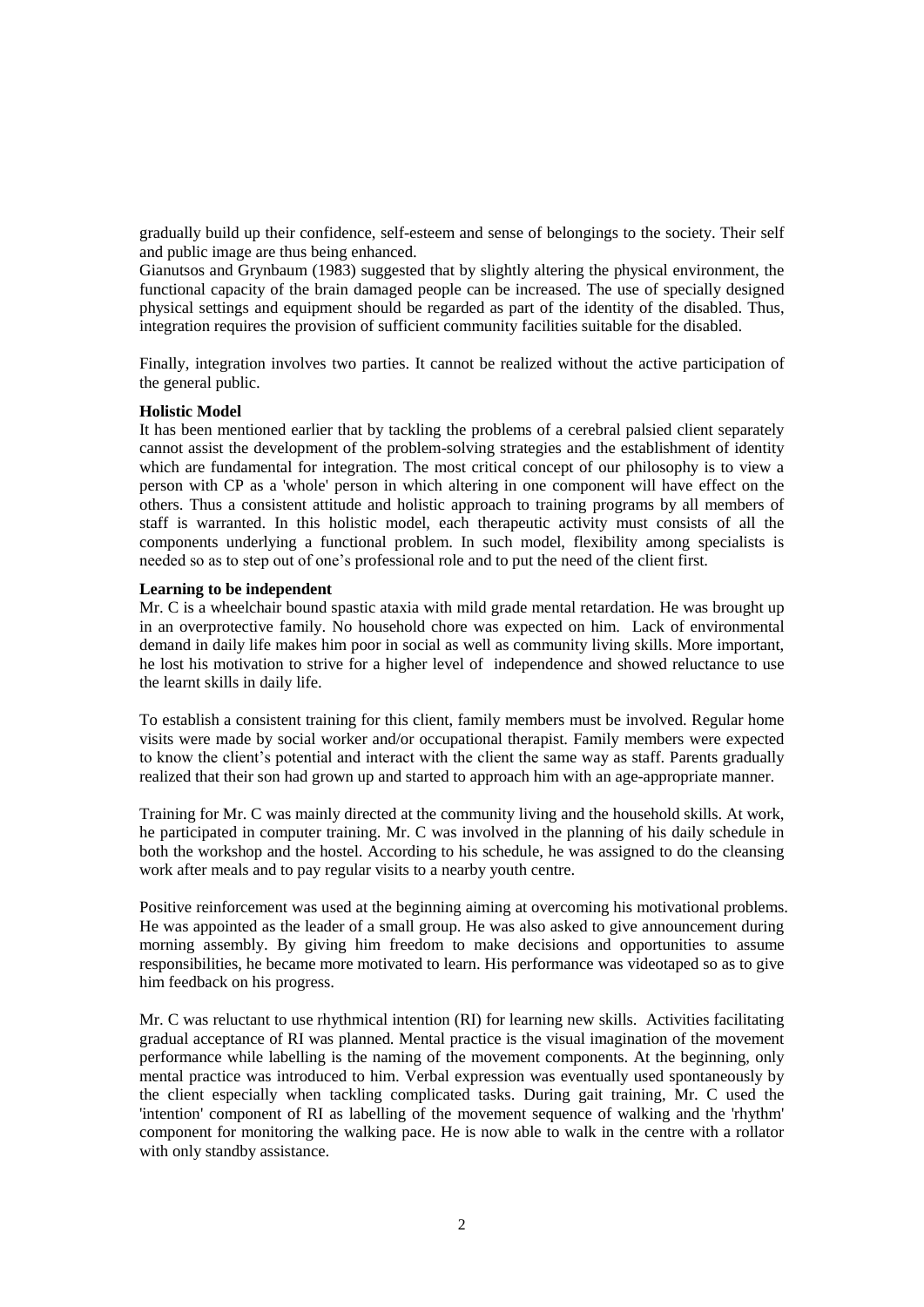After one year of training, Mr. C was discharged from the hostel and moved up to an independent home. Now, he shares a flat with a cerebral palsied roommate in the independent home. They are required to share between themselves all the household work including shopping. Although Mr. C has little potential for open employment, he finds his way of integration through the residential route.

# **A strive for an improvement**

Ms F graduated from a school for the severe grade mentally retarded. She received continuous physiotherapy and occupational therapy for more than ten years. She was totally dependent in self care and was reported to have no hope for further improvement. She withdrew from her surroundings and showed poor response to external stimuli.

In the sheltered workshop, she was placed in a carefully selected homogeneous group in which she could identify peers for modeling and for competition. Initially, she idled in workshop most of the time and showed little awareness to her surroundings. Since higher psychological processes are social in origin, 'awareness' develops as a result of people's social experiences (Luria, 1966). Intensive feedback on her performance was provided both from the staff and from her peers. She was also made to be aware of the improvement achieved by the other group members.

Her physical abilities only allowed her to perform simple and repetitive tasks. By means of task analysis, the packaging work was broken down into a number of small components. At the same time, she received intensive training in spatial orientation and in gross hand functioning during the group training sessions. With careful guidance by the trade instructor, Ms F was eventually able to find out one component of the packaging work that she could participate: transferring the working materials to her partners. The group members and staff showed their appreciation to her and the identification of her role at work highly motivated her. This further stimulated her awareness to the surroundings.

Once she had found her role in the production line, she experienced her significance and contributions to the workshop. This small success induced her to participate further in the training activities. She became more active and cooperative. She is now able to feed herself and propel her wheelchair independently, though slowly. Ms F is an example of integration started in the vocational route and generalised to the residential route.

# **Another blossom of continuous effort**

Ms N was diagnosed as a severe grade mentally retarded athetoid lady. She received no formal treatment and training before joining our Association. Her sitting posture was poor. Her shoulders were retracted, making her unable to use her hands for manipulation. She was totally dependent in self care and she drank water by sucking from a milk bottle. A learned helplessness personality was adopted by her, and she refused to cooperate in the therapeutic activities.

To motivate a client with limited mentality, therapeutic activities should be focused on her physiological needs. To improve her sitting posture, we moved her out of the wheelchair and sat her on a stool during her leisure time. To avoid falling, she had to reach her hands out and grasp onto a bar in front. By reaching out, her shoulders were protracted. Our training was then directed at improving her upper limb functioning. The ability of shoulder protraction was generalised from the leisure time to the meal time. At the beginning, she was fed by the staff. Then she was requested to wipe her mouth with a towel after meal. Since she was highly motivated by sweet food, after-meal dessert was used as reinforcer to encourage her to grasp a spoon. After seven years of training, she is now able to feed herself with a spoon at meal time with little assistance.